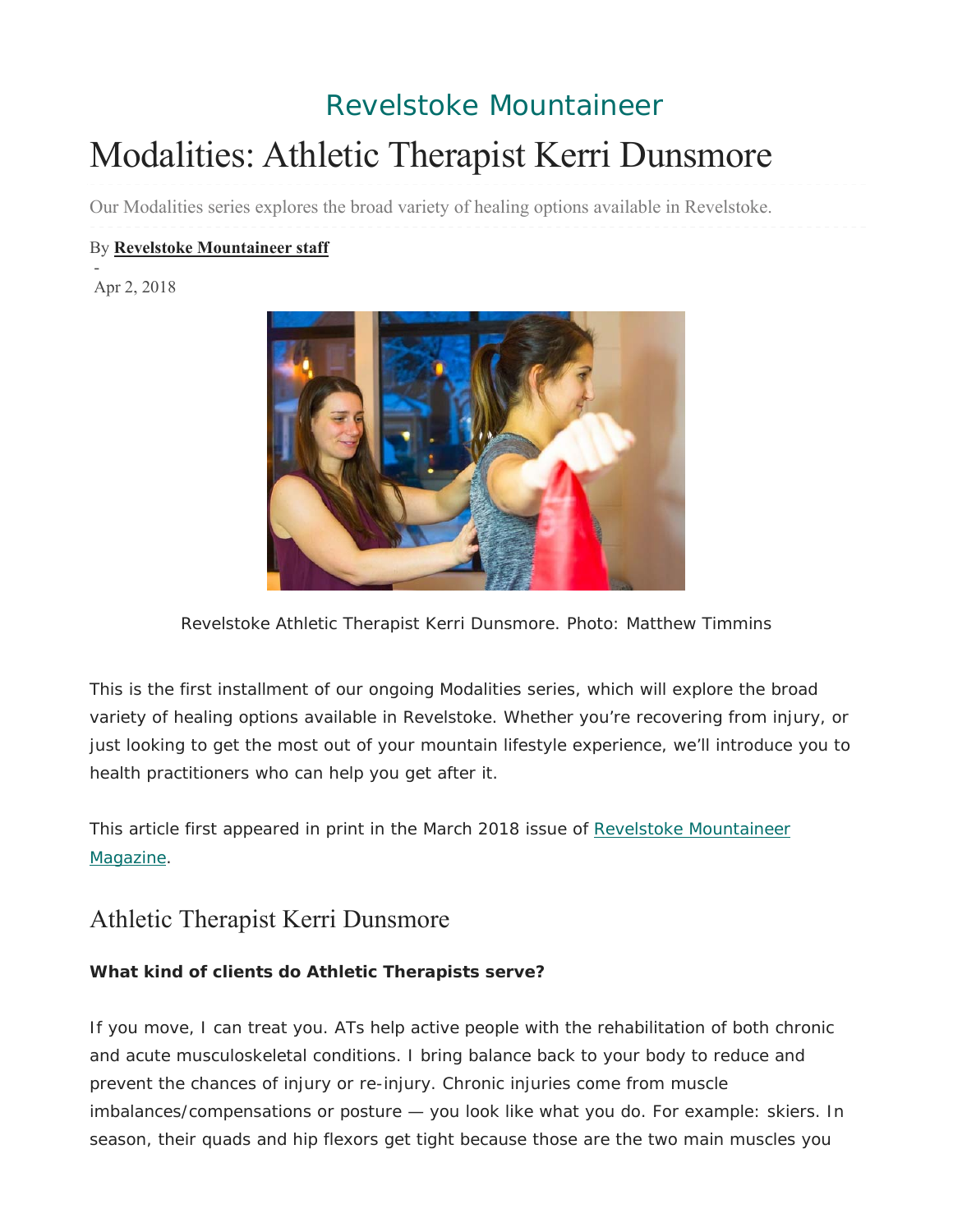use skiing, and you end up walking around town hunched over from your hips – you're walking like your ski! Acute injuries such a ligament sprains and muscle tears can be a byproduct of a chronic injury you have or it can be traumatic (like a big fall on the mountain). Having a full understanding of your injury and a guided hands-on and exercise based treatment can really help you get back to your sport faster and pain free.



Revelstoke Athletic Therapist Kerri Dunsmore. Photo: Matthew Timmins

#### W**hat's the profile of a typical client in a mountain town client?**

Revelstoke is a typical mountain town most people are super active, even if they think they are not – we are a different breed! A typical client is anyone who gets pain, discomfort or injured when they go walking outside, playing with the kids, skiing, playing hockey, soccer, bike, backcountry adventuring, etc. Athletic Therapy is not only limited to sports and recreational athletes. Industrial athletes are eligible for Athletic Therapy too: mill or forestry workers, firefighters, police, and teachers to name a few. There are also the sedentary worker, which is becoming a huge problem in society lately with everything being on the computer and smart phone. If you get pain, Athletic Therapy can help you.

Revelstoke is a young town and has lots of new families. "Mommy posture" is a common posture dysfunction that gives a lot of new moms discomfort from nurturing their new child or children.

#### **What are some of the hands-on treatments you provide?**

I provide a very hands-on assessment and treatment! My assessments include muscle testing and feeling for the neural connections and strength of muscles. I also feel for muscle and fascial tensions, scar tissue/adhesions, ligament and joint capsule integrity and joint